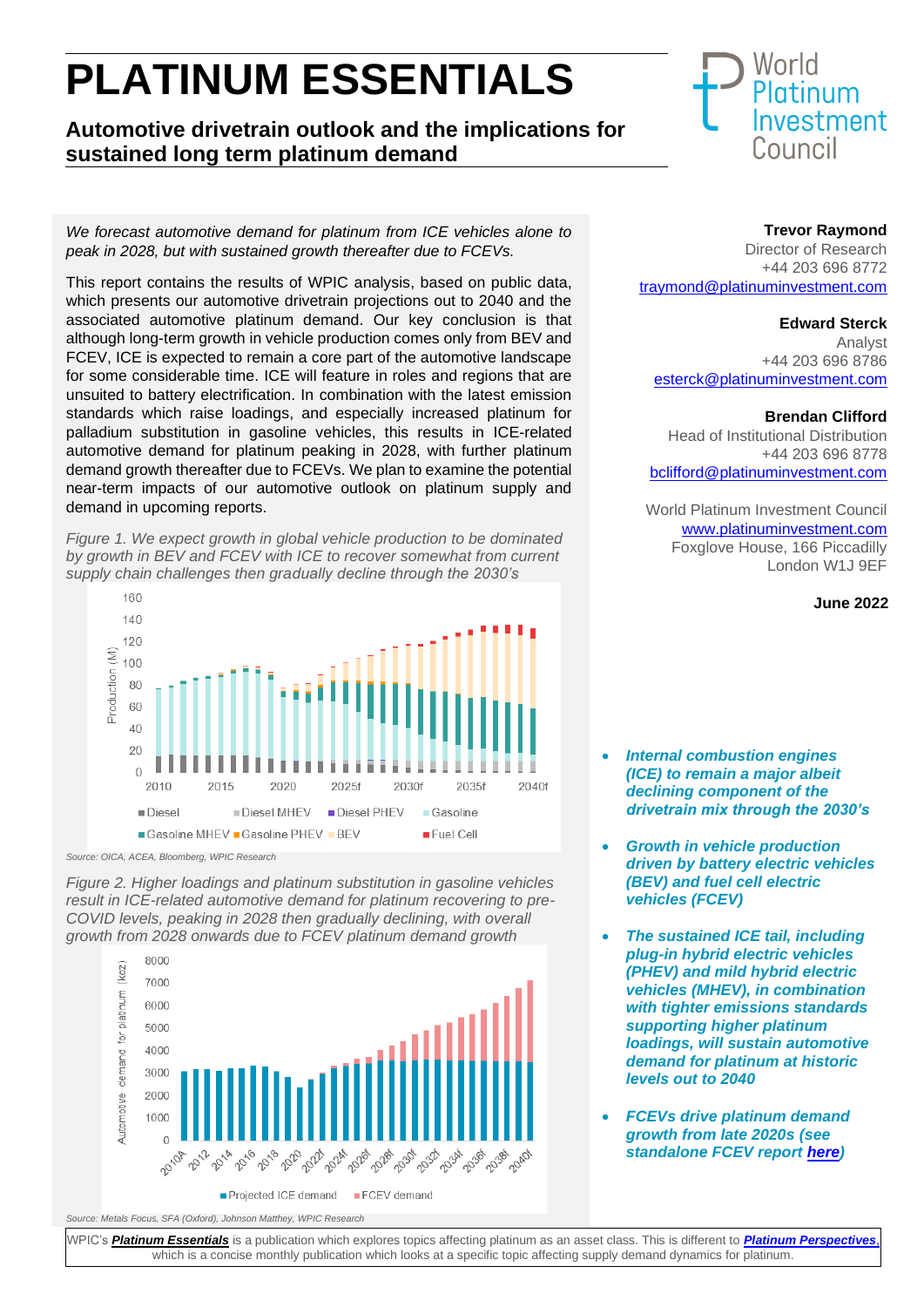## **Contents**

## **The drive for electrification**

Before discussing expected changes in the full drivetrain mix, it is worth focussing on the main trend that is expected to dominate the automotive industry over the coming two decades – namely electrification to reduce tailpipe emissions (although not necessarily total emissions).

**There are four main vehicle types for achieving electrification:**

- 1. **Battery electric vehicle (BEV)** A plug-in vehicle with a large battery that is plugged in to an electric power source to charge.
- 2. **Plug-in hybrid electric vehicle (PHEV)** A vehicle that combines an internal combustion engine with a mid-sized battery that can be plugged in to charge to run as a BEV for a limited distance as well as run on petrol or diesel alone.
- 3. **Mild hybrid electric vehicle (MHEV)** A vehicle with an internal combustion engine plus a small battery, that has the ability to harvest and store energy from braking, which is used to improve fuel- and CO2-efficiency.
- 4. **Fuel cell electric vehicle (FCEV)** An electric vehicle that uses a fuel cell to produce electricity (by passing hydrogen and oxygen over a platinum catalyst). Thus they drive an electric motor/s consuming hydrogen fuel, which is quickly refillable, similar to gasoline or diesel (see FCEV report [here\)](https://platinuminvestment.com/files/438859/WPIC_Platinum_Essentials_March_2022%20(Potential%20FCEV%20demand).pdf).

We assume that the pivot towards BEV already underway will continue, led by Europe and China. We make no reductions in uptake for the likely possibility of significant battery raw material supply constraints, particularly in class 1 nickel, or for the impact that material cost inflation could have on the affordability of BEVs. However, we are of the view that there will be a natural saturation point for BEV penetration in each major market, which results in a tapering of the BEV growth rate over time. This will happen once saturation of the vehicle and vehicle roles suitable for BEV electrification is reached. Growth will taper also based on likely infrastructure shortfalls in different geographies.

We don't see PHEVs as a long-term technology as it combines the worst aspects of ICE and BEVs, namely the heavy battery which negatively impacts the ICE fuel efficiency and emissions once it is depleted; which happens relatively quickly.

*All technologies are needed to decarbonise transport; FCEVs are complimentary to BEVs and are key to decarbonising areas unsuited to battery electrification*

*Electrification trend to continue, although we have assumed no battery commodity raw material supply constraints*

*Expect PHEVs to be phased out and essentially all ICE to be hybridised*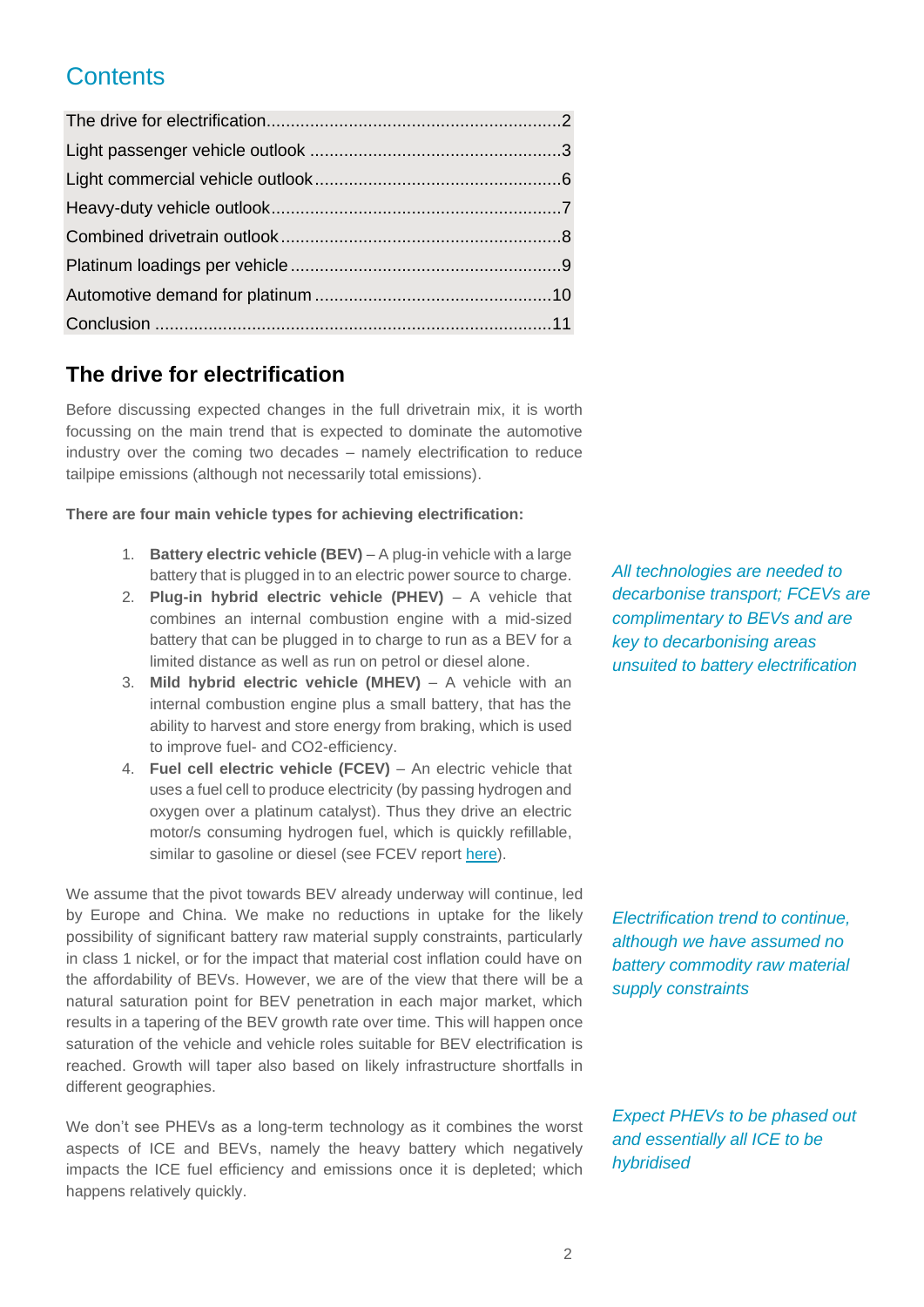We expect MHEV to be the principal transition technology for vehicle roles unsuited to BEV electrification, with smaller batteries helping to improve ICE efficiency and reduce emissions. Although the emissions reduction efforts are being led by the economically developed countries and China, it seems probable that pretty much all ICE vehicles will transition to be MHEVs globally given the relatively low cost of the technology once the production lines are set-up. There are also demonstrable benefits for the environment and an attractive improvement in the total cost of consumer ownership due to improved fuel efficiency.

Ultimately, we expect FCEV to be the technology of choice for the vehicle roles unsuited to battery electrification. For the purpose of the projections put forward in this report we focus on the policy-driven FCEV outlook as presented in our recent FCEV report, although plans to substantially expand hydrogen production, particularly in Europe, are highly supportive of the broad-based commercial adoption presented in the same report and which would accelerate the uptake of FCEV. Please see our standalone [FCEV](https://platinuminvestment.com/files/438859/WPIC_Platinum_Essentials_March_2022%20(Potential%20FCEV%20demand).pdf)  [report](https://platinuminvestment.com/files/438859/WPIC_Platinum_Essentials_March_2022%20(Potential%20FCEV%20demand).pdf) for more details.

One key point to highlight is that we have not attempted to predict any currently unenvisioned step-change in battery technology that improves energy density or decreases the charging time without degrading the battery. Similarly, we are not including any volume effects from the constant upcoming improvements in ICE technology, efficiency and cleanliness. Dramatic improvements in battery technology would expand the vehicle roles that could be suitable for battery electrification, although they would not address the challenges around the ability of local electricity grids to support the demand for rapidly charging BEVs, particularly in the larger vehicle sizes.





*Source: OICA, ACEA, Bloomberg, WPIC Research*

*FCEV to be the technology of choice for the vehicle roles unsuited to battery electrification*

*Dramatic improvements in battery technology broadens the roles suited to battery electrification but does not solve grid charging capacity issues*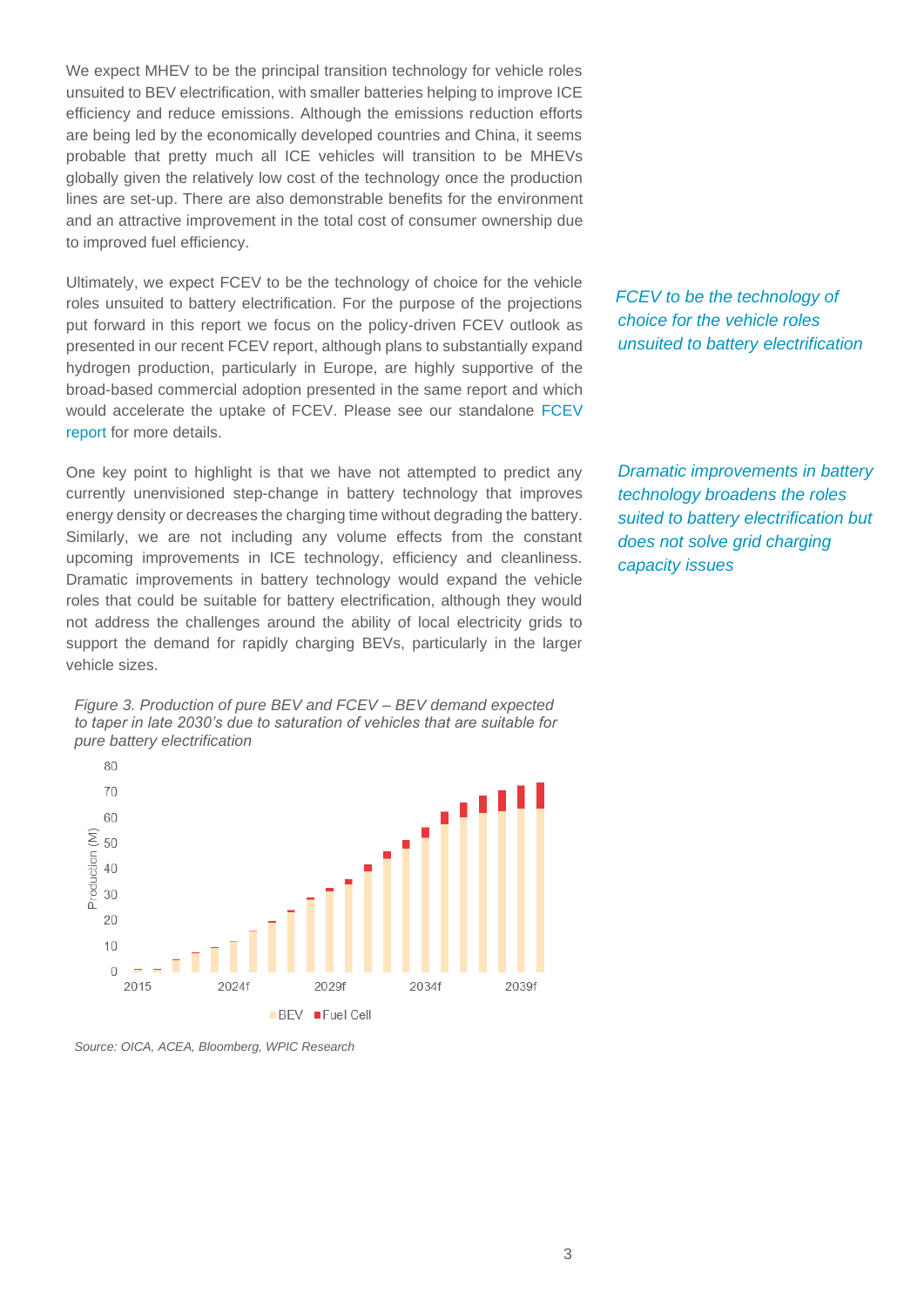## **Light passenger vehicle outlook**

Light passenger vehicles (LVs) are probably the area of the automotive industry that engenders the greatest controversies and loudest discussions around the pace of electrification and peak vehicle ownership. This reflects:

- 1) The fact that there are significantly more LVs on the road than other vehicle types and
- 2) That we as individuals are typically more likely to be car owners than fleet operators, and thereby more directly impacted by fuel and vehicles costs, which in turn are influenced by emission reduction policies and supply chain inputs – i.e. we have more of a vested interest in the regulations for LVs

Key to the outlook for platinum is the overall sentiment towards the internal combustion engine (ICE), with increasing public comments that the technology is destined to become extinct with ever more aggressive estimates of the pace and reach of electrification. The consequent potential loss of platinum demand associated with those predictions would equate to a third of platinum demand.

As already mentioned, it is clear to us that not all vehicle roles are suitable for battery electrification and so we expect ICE to remain a core, albeit declining, part of the drivetrain mix into the 2040's. Furthermore, currently produced vehicles have been significantly improved in order to meet ever more stringent emissions legislation. Since the 2015 Dieselgate scandal, the focus on vehicle emissions has been the reduction of emissions impacting mainly urban air quality and tailpipe emissions of combustion gases (mainly oxides of nitrogen or  $NO_x$ ). These regulations may tighten further and require, for example, pre-heated catalytic converters to reduce emissions at cold start. However, if the transition from ICE to electric vehicles takes longer than envisaged, the focus will be on ensuring production of the most  $CO<sub>2</sub>$ efficient ICE vehicles, to support the transition which is to ultimately achieve net zero globally. Continued improvements in ICE engine efficiencies are likely to most easily be delivered, in part, by almost all ICE vehicles becoming MHEVs by the mid-2030's. This is also likely to be enhanced by the use of biofuels, potentially derived from household waste to limit impacts on food production. Current geopolitical developments may also see increasing ICE-supportive policies from countries such as Germany, France and Italy balancing the impacts on ICE production with constrained BEV and FCEV uptake. Several major automakers continue to develop new internal combustion engines, even though they officially plan to phase them out later in the 2020s or early 2030s.

It is worth discussing how vehicle ownership might change in the future. Many commentators assume that the model of car ownership will change from outright ownership to a subscription-based model with automated vehicles turning up on demand when needed. It seems probable that there will be a move towards this, particularly in the urbanised West. But how this model works for commuters, rural populations, and anyone with children (imagine wrestling child seats in and out of vehicles for every journey!), remains unclear to us. Thus, we have allowed for only a small element of shared car ownership, which has the effect of suppressing production numbers in the 2030's and keeping annual output below the oft-vaunted 100 Mpa level.

*Not all vehicle roles are suited to battery electrification*

*We expect continued improvements in ICE efficiencies with reduced emissions, particularly increased mild hybridisation*

*We assume that the current model of direct vehicle ownership is sustained, particularly outside of the urbanised West*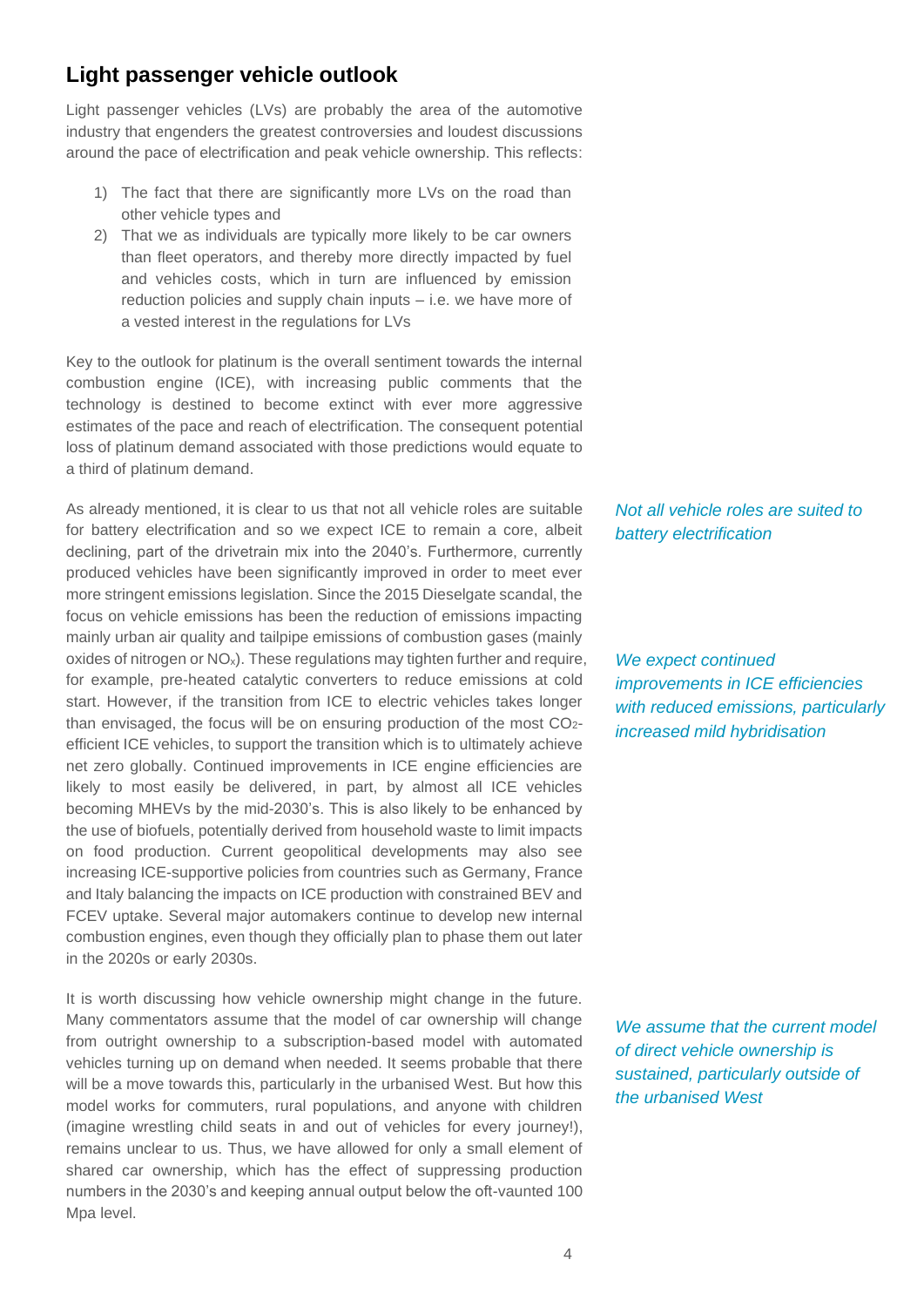#### *Figure 4. Light vehicle production outlook by drivetrain*



*Source: OICA, ACEA, Bloomberg, WPIC Research*

Note that this outlook for LV vehicle production volume as well as the drivetrain mix and pace of electrification is broadly similar to the projections that we have seen from other market commentators.

#### **Europe – For better or worse, the epicentre of policy setting**

We think that the importance of Europe to global light vehicle production is considerable. Outside of China it leads the emissions reduction agenda which makes it a key influence on the global drivetrain mix. The key unknowns in Europe are the implementation of Euro 7 emission standards, and the possibility of an ICE ban in or around 2035.

It is clear that the Euro 7 proposals, as they stand, are considered unworkable by the automotive industry; meeting them would make vehicles prohibitively expensive for only marginal improvements in noxious tailpipe emissions. One potential outcome is that automakers are forced to drop all ICE sales in Europe (but continued production for export is possible), but we think it more probable that the potential negative impact to GDP of forcing unenthusiastic consumers to BEVs will result in sense prevailing and an adjustment to the proposals that keep ICE as part of the drivetrain mix. If this occurs, then we could see a rebound in (now clean) diesel production due to the significant 20% benefit in lower CO<sub>2</sub> emissions versus gasoline.

We are of the view that banning ICE by 2035 is impractical, and that previous city bans, which were to reduce urban  $NO<sub>x</sub>$  concentrations (London and Paris in particular), are far less likely as  $CO<sub>2</sub>$  is a national rather than urban issue. However, even though BEV ownership in urban areas is partly driven by air quality considerations, the charging challenges are a deterrent to adoption. We think the impact of both effects are captured in our BEV estimates.

Following the Russian invasion of Ukraine, Europe has taken steps to reduce the reliance on Russian oil and gas. In addition to the increased use of green hydrogen, increased demands for electricity and consequently demands on national grids may also reduce BEV penetration. This will be due to charging infrastructure and battery charging cost considerations. We have not attempted to capture these dynamics in our base case outlook.

*Europe is a key decision-making centre for automotive emissions reduction targets*

*Euro 7 as currently envisioned seems to be unworkable*

*We expect Europe to allow for ICE exemptions beyond 2035*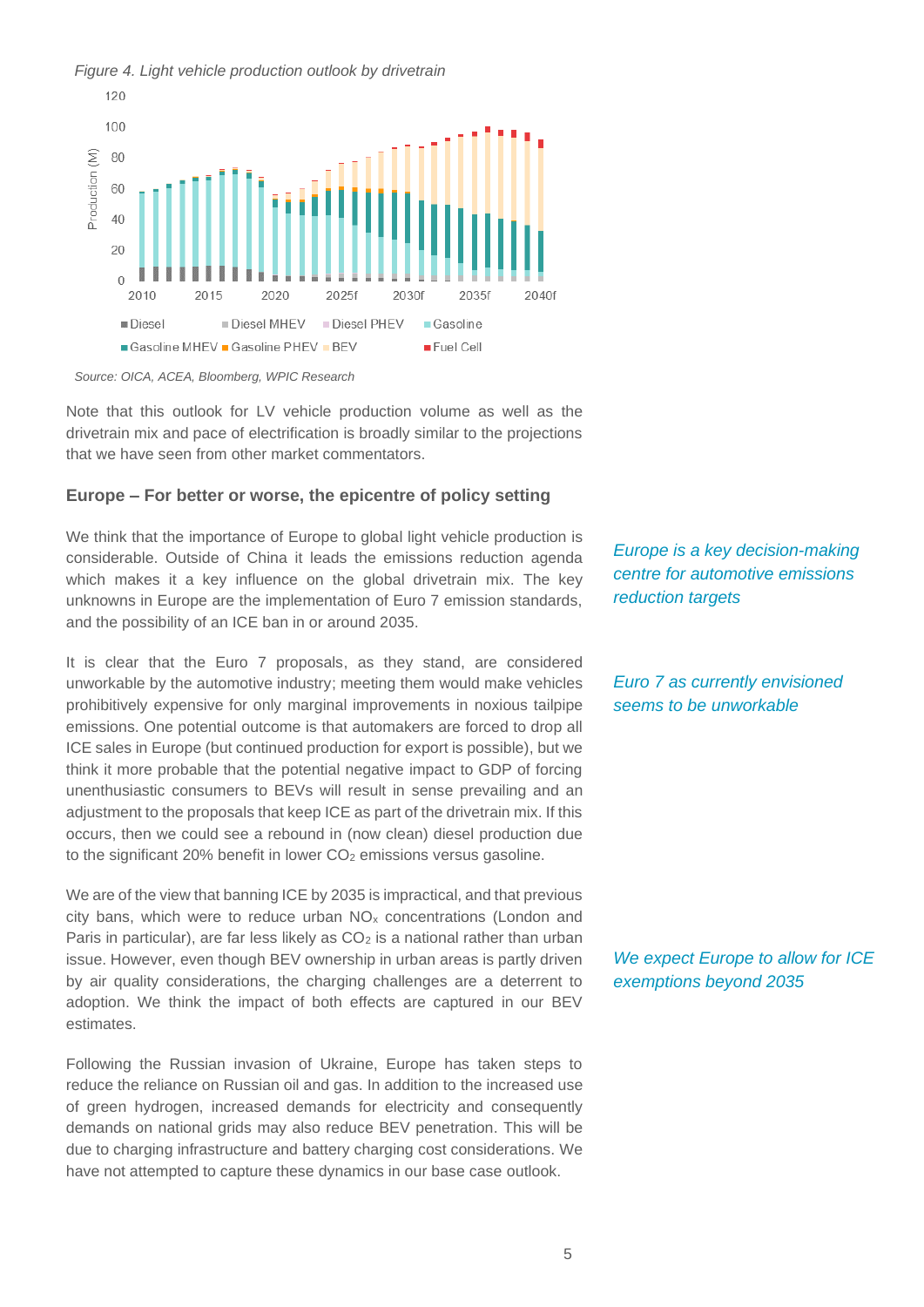*Figure 5. European policy remains unclear – we think that for practical reasons ICE remains an integral part of the outlook past 2035*



**Light commercial vehicle outlook**

Although the global population is projected to continue growing until at least 2050, and the aspiration for car ownership is expected to continue, the reality is that per capita car ownership, particularly in the West, is probably going to decline. While this suppresses the LV vehicle production forecasts, a side effect of this trend is continued growth in online shopping and home deliveries, which is expected to be extremely positive for light commercial vehicle (LCV) demand.

*Online shopping deliveries likely to continue to support the demand for LCVs*

*We foresee a possible resurgence in diesel in Europe due to 20% lower CO<sup>2</sup> emissions versus petrol*

*Automakers are developing new diesel engines, but consumer marketing remains coy as to the fuel type in the wake of 'Dieselgate'*



*Figure 6. Light commercial vehicle production expected to grow to meet the sustained post-pandemic high demand for home deliveries*

*Source: OICA, ACEA, Bloomberg, WPIC Research*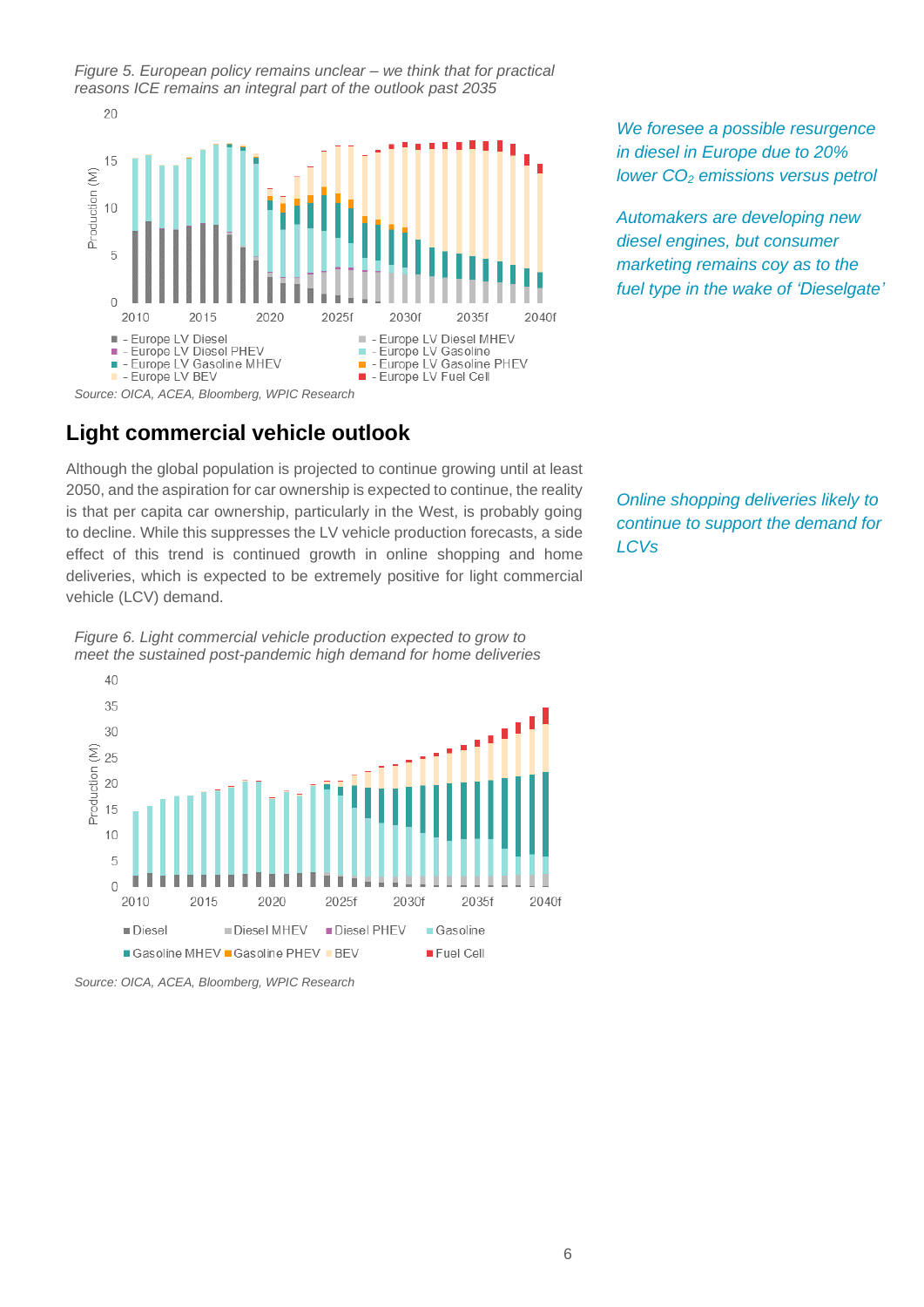## **Heavy-duty vehicle outlook**

Heavy-duty (HD) vehicles are arguably the most challenging to electrify. Battery electrification adds significant weight and reduces load carrying capacity. Battery electrification also lowers capacity utilisation due to long recharging times and can require significant local grid infrastructure upgrades. Nonetheless, most truck manufacturers now offer BEV options for rigid trucks up to about 19 tonnes GVW with some BEV articulated tractors also being launched. However, battery electrification is currently only really suitable for journeys of 250 miles or less and are therefore likely to be restricted to urban or suburban roles. We expect a pretty rapid saturation of HD vehicle roles suitable for battery electrification.

An alternative to battery electrification is fuel cell technology, which is particularly well-suited to HD roles and allows for longer range, faster refuelling times, higher capacity utilisation and lighter vehicle weight. While charging BEV LVs is unlikely to overly tax the primary electrical power grid now, it will require significant grid upgrades at certain mass adoption thresholds. This is particularly true for HD vehicles operating from depot environments where charging multiple vehicles overnight or on an opportunity basis can require significant grid upgrades, especially as the fleet grows larger. On the other hand, the per vehicle cost of installing hydrogen refuelling infrastructure falls at larger fleet sizes as the quicker refuelling times mean that it can service a greater number of vehicles, as illustrated in the following schematic for bus operators.

*Figure 7. Per vehicle refuelling costs for FCEVs fall with increasing fleet size, whereas the additional grid upgrade costs for BEVs continue to grow with the fleet. City bus fleet example in chart.*



*Source: Center for Transportation and the Environment (CTE), IDTechEx*

Pending FCEV and hydrogen refuelling infrastructure becoming more broadly available, we assume that diesel will remain the primary fuel for HD vehicles, particularly in the high volume, long-distance intra-urban roles. However, as with LV and LCV, we expect hybridisation to come to dominate the production mix.

*HD vehicles the most challenging to electrify due to weight, range, capacity utilisation and grid recharging challenges*

*Fuel cells best suited to electrifying the HD segment*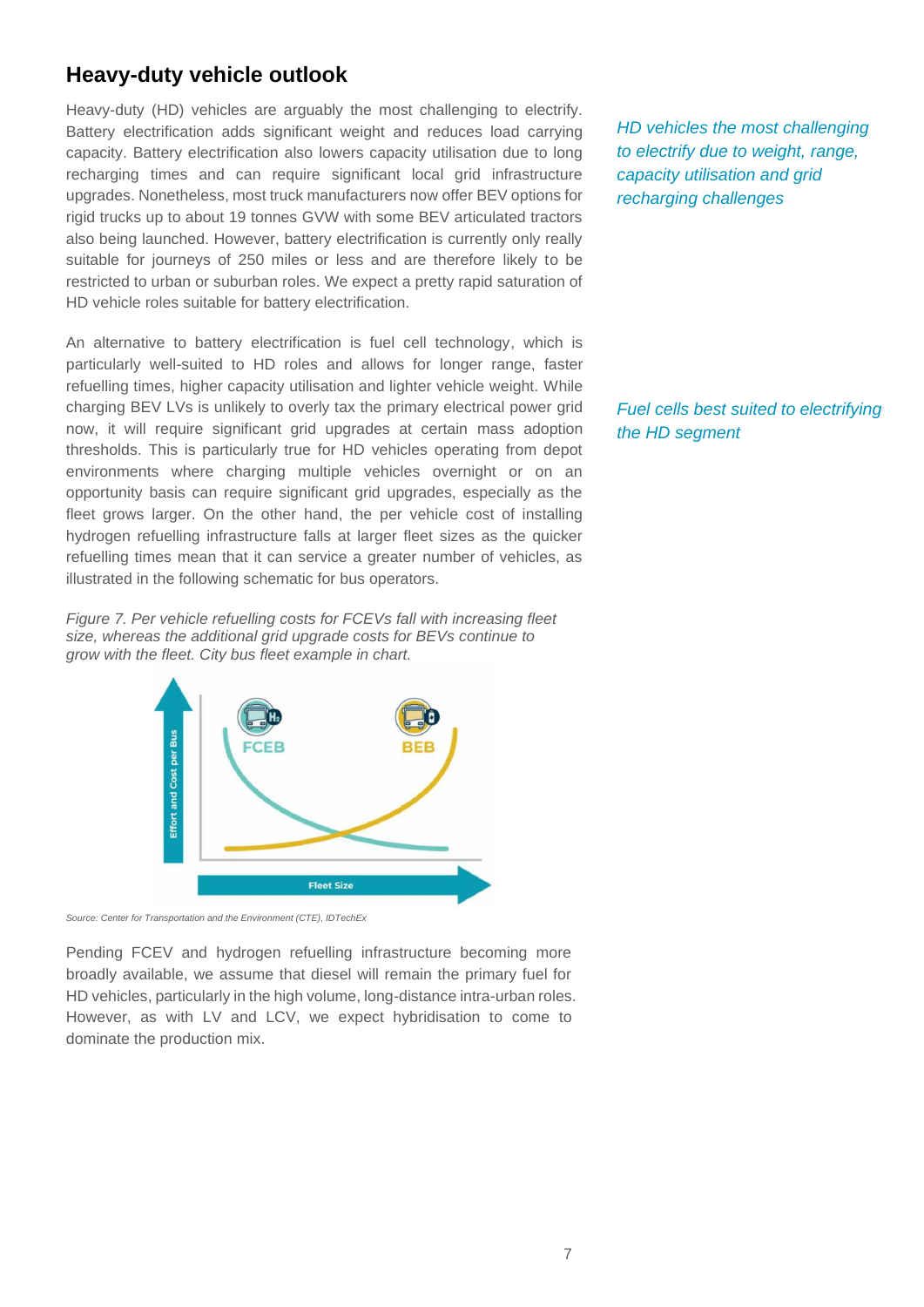*Figure 8.HD is the most difficult segment to electrify with battery technology, remaining dominated by diesel and diesel MHEV, although fuel cells are likely to be the longer-term electrification solution*



*Source: OICA, ACEA, Bloomberg, WPIC Research*

## **Combined drivetrain outlook**

On a combined basis, any growth in total global vehicle production will be due to growth in BEVs, supplemented by FCEVs. We do not expect total ICE production numbers to ever return to pre-COVID levels, but we do expect ICEs to continue to be a major, albeit slowly declining, part of the drivetrain mix, with almost all ICE production transitioning to MHEV. In terms of ICE, the picture continues to be dominated by gasoline, although diesel remains an important fuel, for HD in particular. While the fall-out from 'Dieselgate' continues to stack sentiment against diesel, there is potential that a rational review of the relative pros and cons of petrol versus diesel could see a swing back towards diesel due to its 20% lower CO2 emissions, and because the NOX issue for new diesel vehicles has been solved by modern catalytic converters combined with on-road tailpipe emissions testing.

*Global growth in vehicle production driven by BEVs and FCEVs*

*ICE to bounce-back from supply chain challenges but not to pre-COVID levels*

*Potential for diesel to benefit over petrol due to 20% lower CO<sup>2</sup> emissions*



*Figure 9. Combined LV+LCV+HD production outlook by drivetrain*

*Source: OICA, ACEA, Bloomberg, WPIC Research*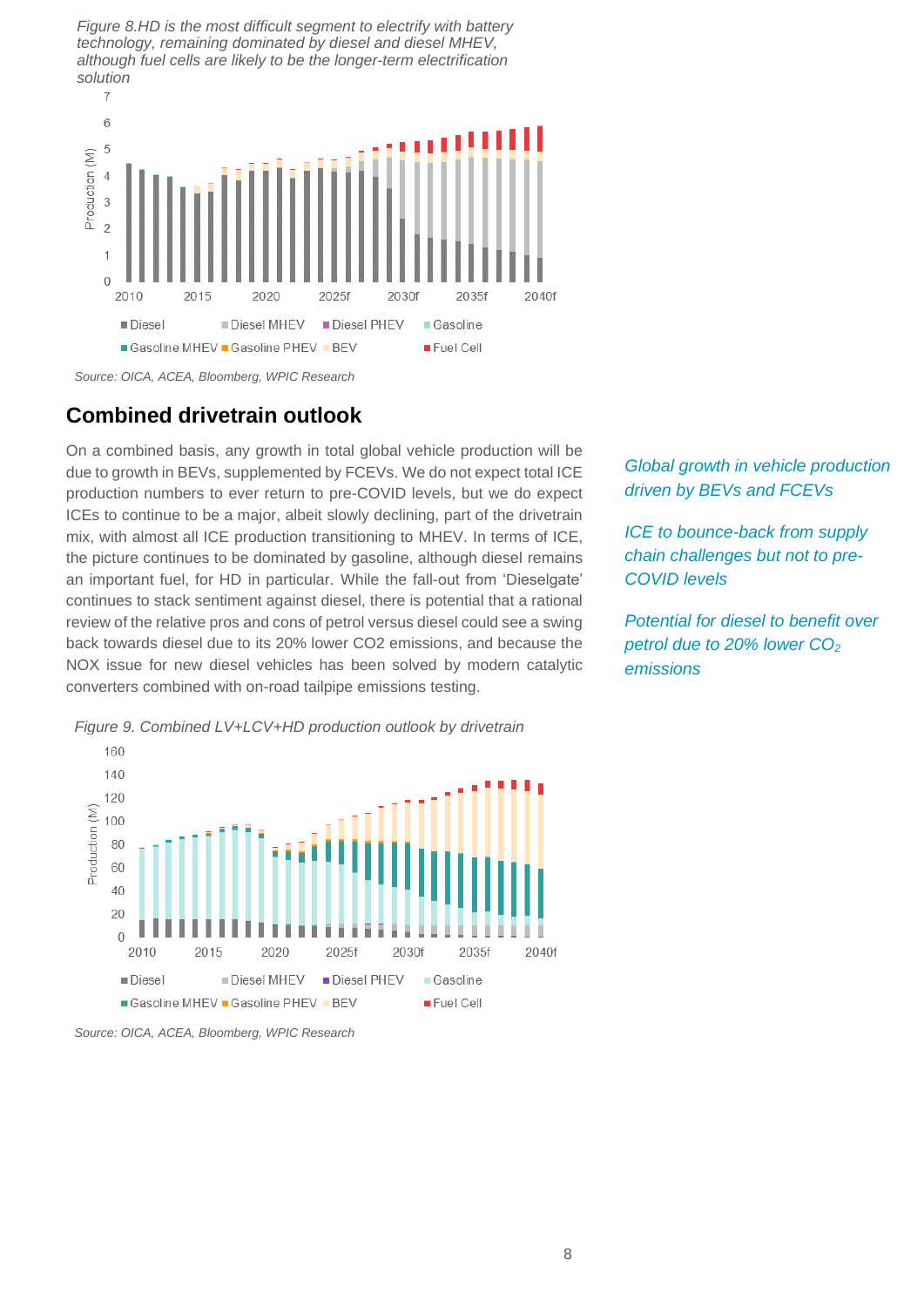*Figure 10. Combined LV+LCV+HD market share outlook by drivetrain*



*Source: OICA, ACEA, Bloomberg, WPIC Research*

### **Platinum loadings per vehicle**

Building a platinum demand outlook from our vehicle production and drivetrain outlook requires taking a view on platinum loadings. We have included the most recent standards introduced in 2021, but looking ahead have only included Euro 7/VII (+10% platinum loadings) and assumed the rest of the world stays broadly unchanged.

Diesel vehicle catalytic converters remain the largest component of platinum automotive demand and near-term platinum demand growth. However, despite the limited historic public data on substitution to date, our forward-looking inclusion of platinum substitution for palladium in gasoline vehicles further boosts medium-term platinum demand growth. This growth in platinum for palladium substitution in gasoline vehicles is directly linked to the use of the tri-metal catalysts first developed by BASF, in partnership with Impala Platinum and Sibanye-Stillwater, and now also offered by other catalyst manufacturers. Platinum substitution for palladium in 2022, included in our published 2022 forecast (*[Platinum Quarterly](https://platinuminvestment.com/files/329871/WPIC_Platinum_Quarterly_Q1_2022.pdf)* Q1, 2022), is estimated at 340 koz platinum. Using our forecast powertrain mix and conservative levels of substitution (when compared to public disclosures) we project that the portion of automotive platinum demand due to substitution will increase from 340 koz in 2022 to 739 koz in 2024 and 960 koz in 2026. Sibanye Stillwater expects substitution to reach 1.5 Moz per annum by 2024, more than twice the level of our more conservative forecast in that year.

Our model also incorporates variations in loadings by geography to account for different emission standards as well as variations in average engine capacities. Typically, we expect smaller engines in China and emerging markets, with larger engines and therefore higher platinum loadings in Western markets.

We are not detailing our loadings here, but we are very happy to discuss the rationale behind our assumptions with anyone looking for additional information in this area.

*On a forward looking basis we assume loadings are unchanged from current estimated levels, increasing by 10% for Euro 7/VII*

*We expect continued substitution of platinum for palladium in gasoline vehicles due to cost advantages as well as reducing Western reliance on Russian palladium*

*Using our forecast powertrain mix and conservative levels of substitution, when compared to public disclosures, we project that the portion of automotive platinum demand due to substitution will increase from 340 koz in 2022 to 739 koz in 2024 and 960 koz in 2026*

*We include regional variations in engine size and loadings*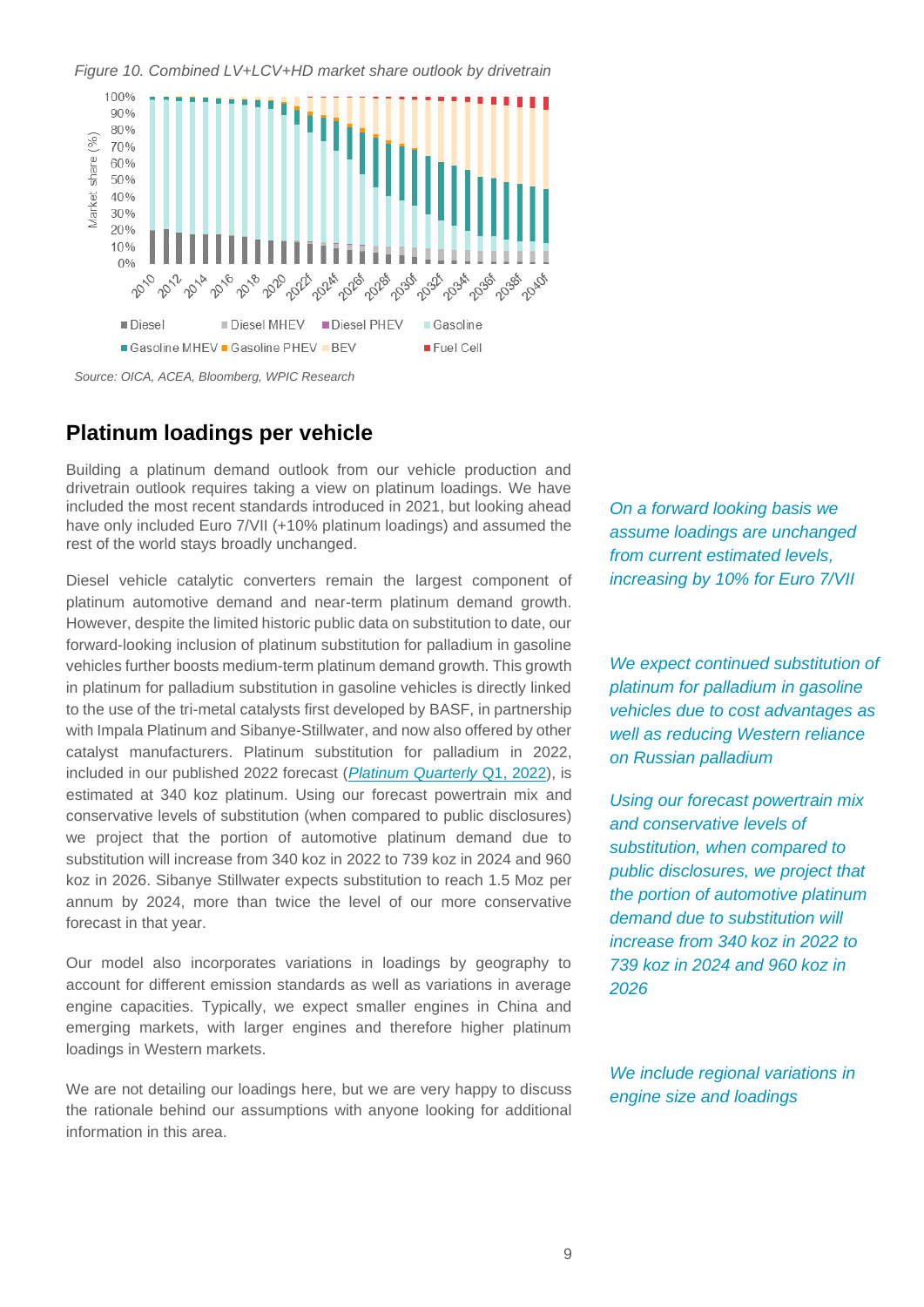## **Automotive demand for platinum**

While our forecasts are for ICE production volumes to decline, in terms of automotive demand for platinum, we expect this to be more than offset in particular by platinum for palladium substitution in gasoline vehicles, as well as higher loadings due to tighter emissions standards.

The net impact to automotive demand for platinum is that it increases from current levels (2022 3,055 koz), peaking in 2028 at 3,819 koz before declining thereafter. While the outlook is for a gradual erosion of automotive ICE platinum demand, we think that it will be much more sustained than most investors would expect without careful analysis given the current BEV zeitgeist.





*Source: OICA, ACEA, Bloomberg, WPIC Research*

When considering the risks to this outlook, we note that 70% growing to 85% of automotive demand for platinum comes from the LCV and HD segments, which are comparably harder to electrify with battery technology and therefore less likely to see a rapid move away from ICE.



 $UV$   $LCV$   $HD$ 

, ర్క్రీల్ ర్యూల్క్ రీజ్ <sup>ర్య</sup>ీల్క్ రీబ్లా రీజ్ <sup>రీ</sup>జ్ రీజ్ రీజ్

*Automotive demand for platinum increasingly dominated by the harder to electrify LCV and HD segments*

2016

50% 40%  $30%$ 20%  $10%$  $\Omega$ 

2010

*Substitution and higher loadings to offset declining ICE production numbers*

*The net impact to automotive demand for platinum is that it increases from current levels (2022 3,055 koz), peaking in 2028 at 3,819 koz before declining thereafter*

*Figure 12. Automotive demand for platinum is dominated by the harder to electrify LCV and HD segments*

*Source: OICA, ACEA, Bloomberg, WPIC Research*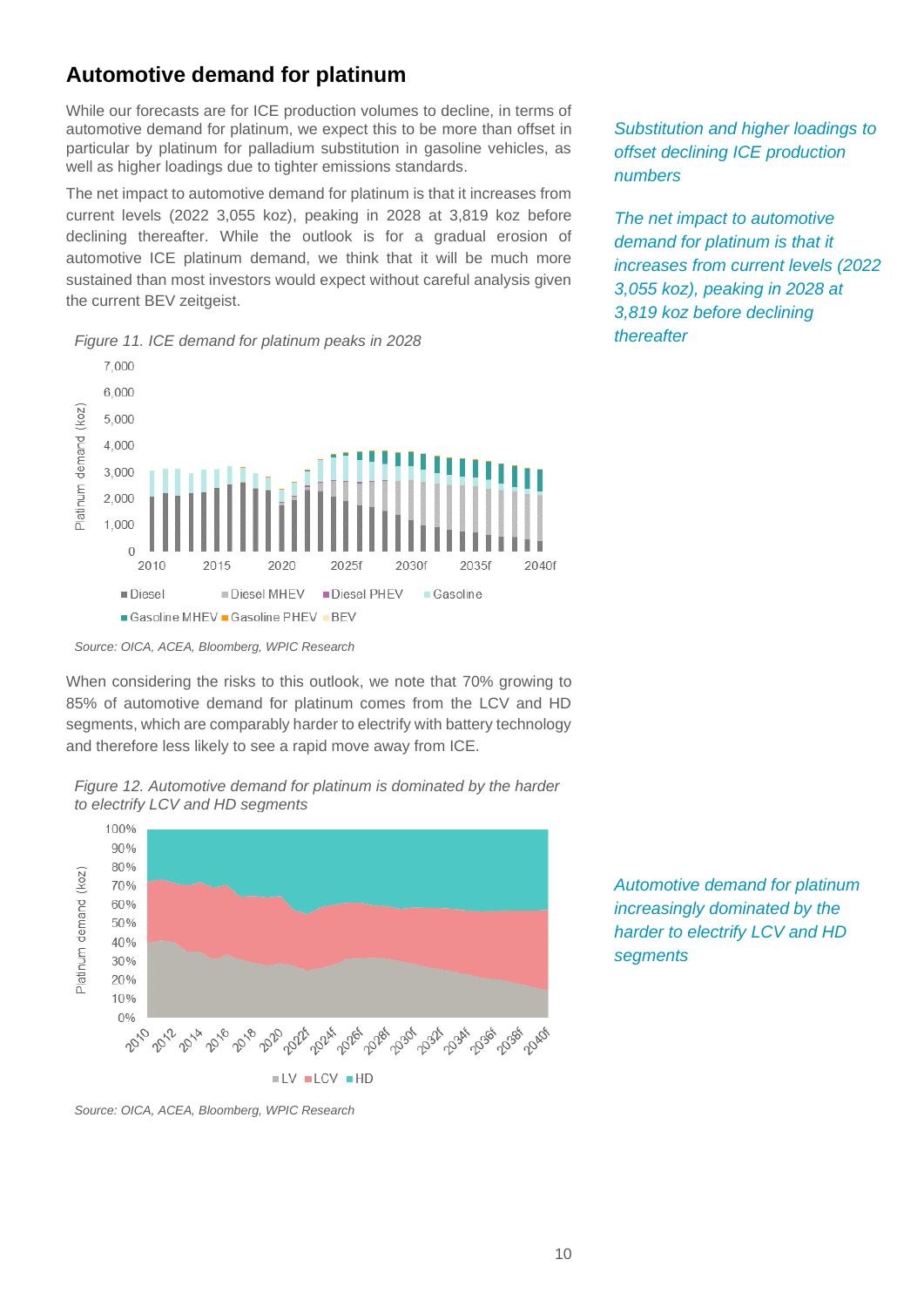Added to the sustained platinum demand from ICE is the potential for FCEVs to become an important component of medium to longer-term electrification. Including FCEV demand for platinum results in sustained growth in demand to over 6 Moz by 2040. Note that this is only using the policy driven scenario put forward in our FCEV report, where government incentive programmes are the primary driver of FCEV uptake; including the broad-based commercial adoption scenario in the same report would boost this to over 6 Moz by 2033. We believe that Europe's plans to boost green hydrogen production are highly supportive of the commercial adoption scenario, at least in that geography. Please see our standalone [FCEV report](https://platinuminvestment.com/files/438859/WPIC_Platinum_Essentials_March_2022%20(Potential%20FCEV%20demand).pdf) for more details.





## **Conclusions**

While the electrification of the transport industry is undeniably essential to meet global emissions targets to minimise global temperature rise, our key conclusion is that not all vehicle roles or geographies are suitable for electrification with current technologies. Consequently, ICE vehicles will remain a material part of the drivetrain mix for the foreseeable future, albeit a gradually declining one and with increasing mild hybridisation. In combination with the latest emission standards which raise loadings, and in particular increased platinum for palladium substitution in gasoline vehicles, this results in ICE-related automotive demand for platinum peaking in 2028, with further platinum demand growth thereafter due to FCEVs. To put this into perspective, we project catalytic converter demand for platinum to peak at 3,819 koz in 2028, vs the 3,055 koz expected in 2022. When adding the platinum demand from the slowly growing FCEV volumes, we expect automotive demand for platinum to exceed 4,700 koz, in 2028, 60% higher than forecast automotive platinum demand in 2022.

*What does our outlook for automotive demand for platinum mean for the future platinum supply/demand balance beyond 2022? We intend to address this question in upcoming reports.*

*FCEVs to play an important role in electrifying LCV and HD in particularly*

*Growth in automotive demand for platinum driven by FCEVs*

*Internal combustion engines (ICE) to remain a major albeit declining component of the drivetrain mix through the 2030's*

*Growth in vehicle production driven by battery electric vehicles (BEV) and fuel cell electric vehicles (FCEV)*

*Catalytic converter demand for platinum expected to peak at 3,819 koz in 2028, vs 3,055 koz expected in 2022*

*FCEVs drive platinum demand growth from late 2020s*

*Source: OICA, ACEA, Bloomberg, WPIC Research*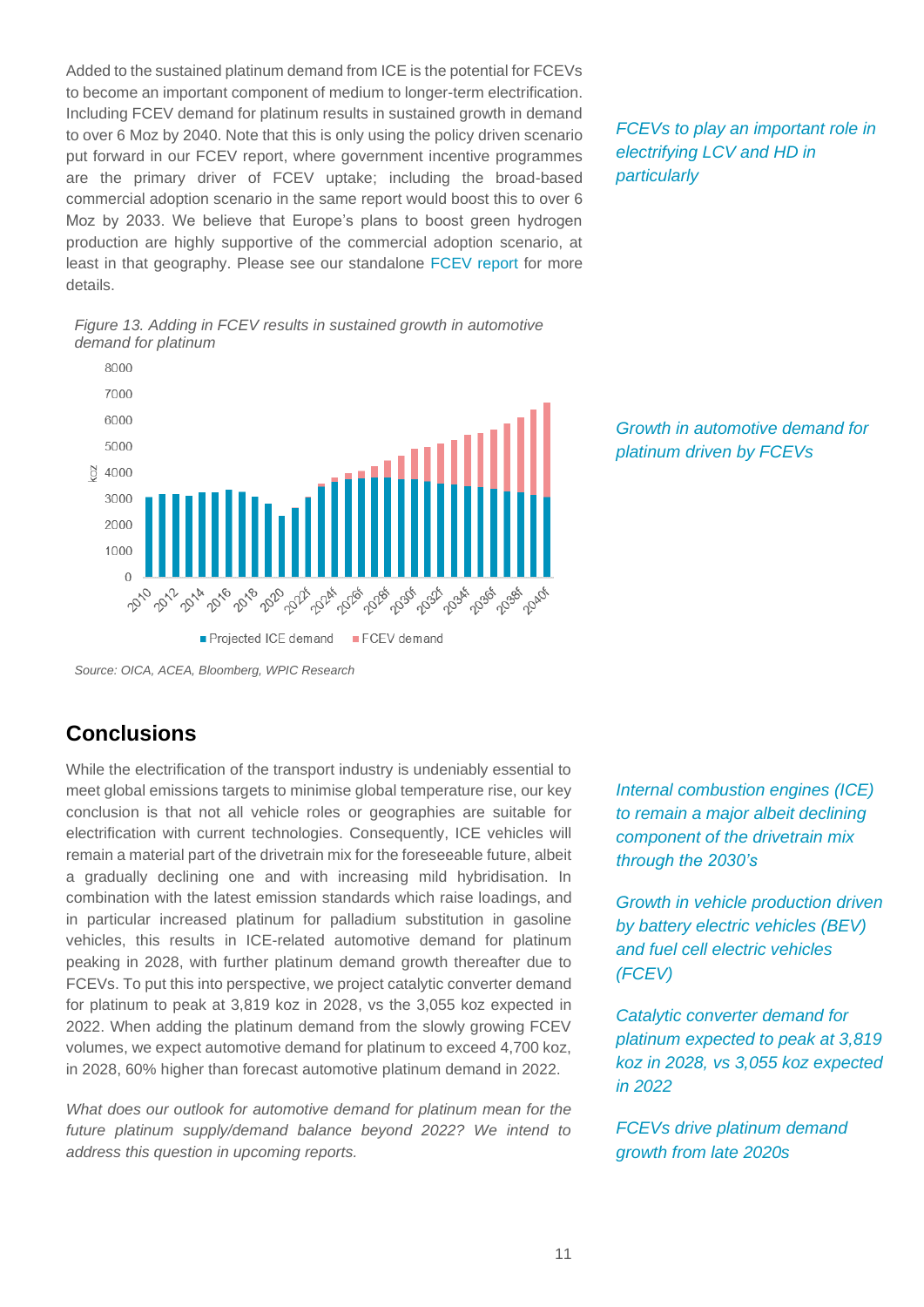#### **WPIC aims to increase investment in platinum**

World Platinum Investment Council (WPIC) was established by the leading South African PGM miners in 2014 to increase investment ownership in platinum. This is done through both actionable insights and targeted development within the platinum investment industry. We provide investors with the information to support informed decisions regarding platinum e.g. the *[Platinum Quarterly](https://platinuminvestment.com/supply-and-demand/platinum-quarterly)* and monthly *[Platinum Perspectives](https://platinuminvestment.com/investment-research/perspectives)* and *[Platinum](https://platinuminvestment.com/investment-research)  [Essentials](https://platinuminvestment.com/investment-research)*. We also analyse the platinum investment value chain by investor, product, channel and geography and work with partners to enhance market efficiency and increase the range of cost-effective products available to investors of all types.